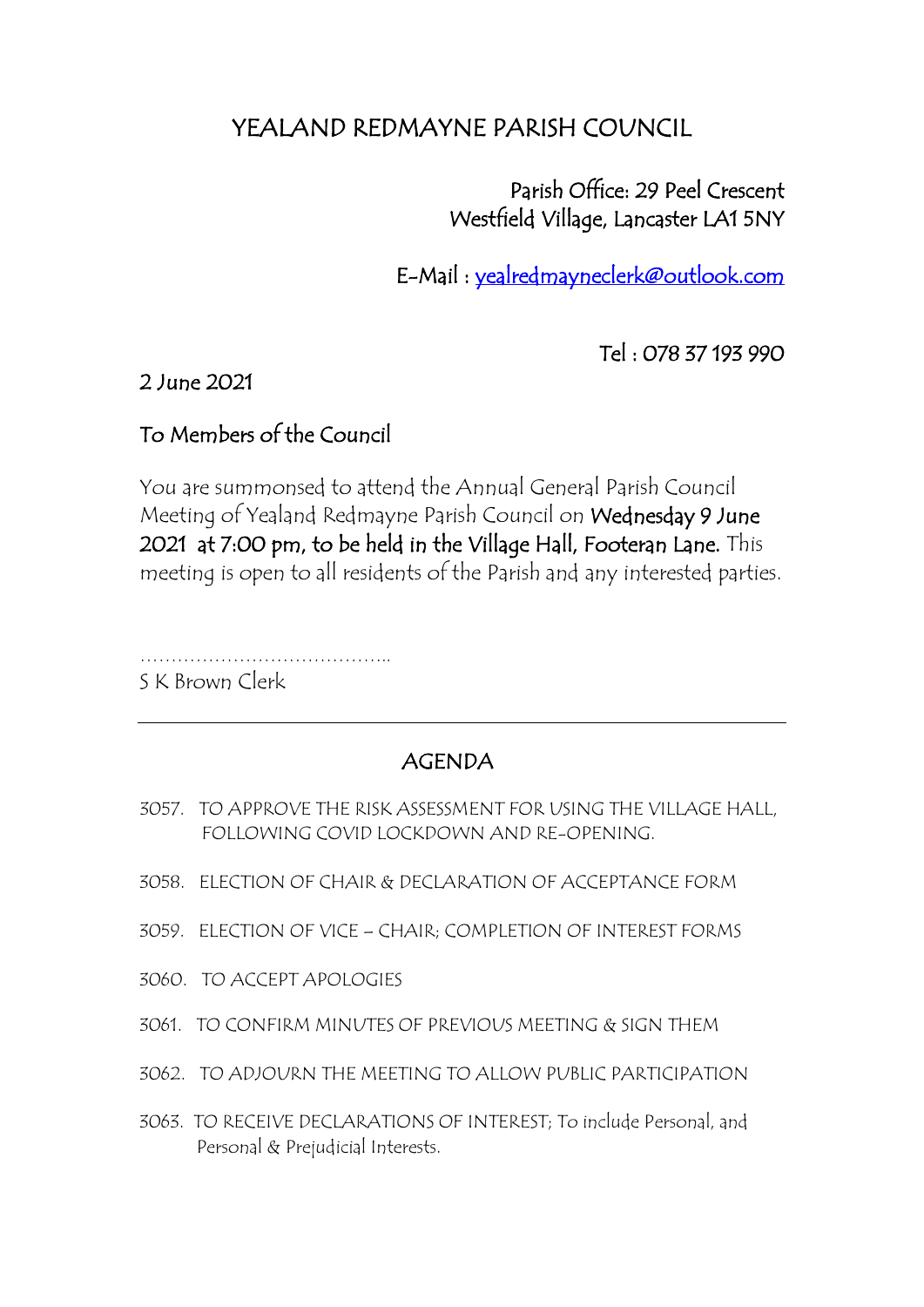3064. TO APPOINT COUNCILLOR REPRESENTATIVES FOR THE OUTSIDE GROUPS : AONB; Trowbarrow Trust; Mansergh Trust; LALC; Village Hall Committee, Canal Project, Allotment Group.

3065. PLANNING APPLICATIONS & CONSULTATIONS :

- 21/00481/AD : Agricultural Determination for a Cow Track at Cinderbarrow Farm, Yealand Redmayne, LA5 9RL. (Info Only )
- 21/00291/FUL : Change of Use of agricultural barn to visitor shelter, construction of roof and steel frame, at the Cow Barn, Gait Barrows, Ford Lane, Silverdale.
- 21/00482/FUL : Erection of a single storey rear extension & construction of a dormer extension to the rear of 10 Well Lane LA5 9SX.
- Consultation on ward boundaries for Lancaster City Council : Closing Date for comments 12 July. ( Info circulated by email ).
- 21/00137/FUL : Construction of a First Floor Balcony at rear of 5 Well Lane LA5 9SX : Application Withdrawn

3066. TO APPROVE PAYMENTS :

- Clerk's Fee April 2021  $\epsilon$  177.50 (Already Paid)
- $Clerk's Free May 2021$ • Clerk's Fee May 2021  $\epsilon$  177.50 (Pay on 25<sup>th</sup>)<br>• Clerk's Expenses  $\epsilon$  191.94 (Chq 0430)
- 
- A2a Website Design  $\epsilon$  78.00 (inc above)
- J Marshall, Grass Cutting  $\epsilon$  TBA ( Chq 0431 )
- Design Works Notice Board  $E TBA$
- 
- 
- 
- 
- -

 The Deposit Account now has £ 10,051.54 ( Which includes the Precept of £5,950.00 ). The Current A/c has  $\epsilon$  71.37 before any payments are made.

- 3067. TO RECEIVE REPORTS FROM COUNCILLOR REPRESENTATIVES ( for information only )
- 3068. TO CONSIDER INTERNAL AUDITORS REPORT FOR THE ACCOUNTS FOR THE YEAR ENDED 31 MARCH 2021, ANNUAL GOVERNANCE AND SIGN THE EXEMPTION CERTIFICATE.
- 3069. TO CONSIDER DECLARATION OF DUTIES : PENSIONS REGULATIONS The Clerk explained that a Three year declaration of duties had been Submitted last year. *Resolved*: No further action required at this time.